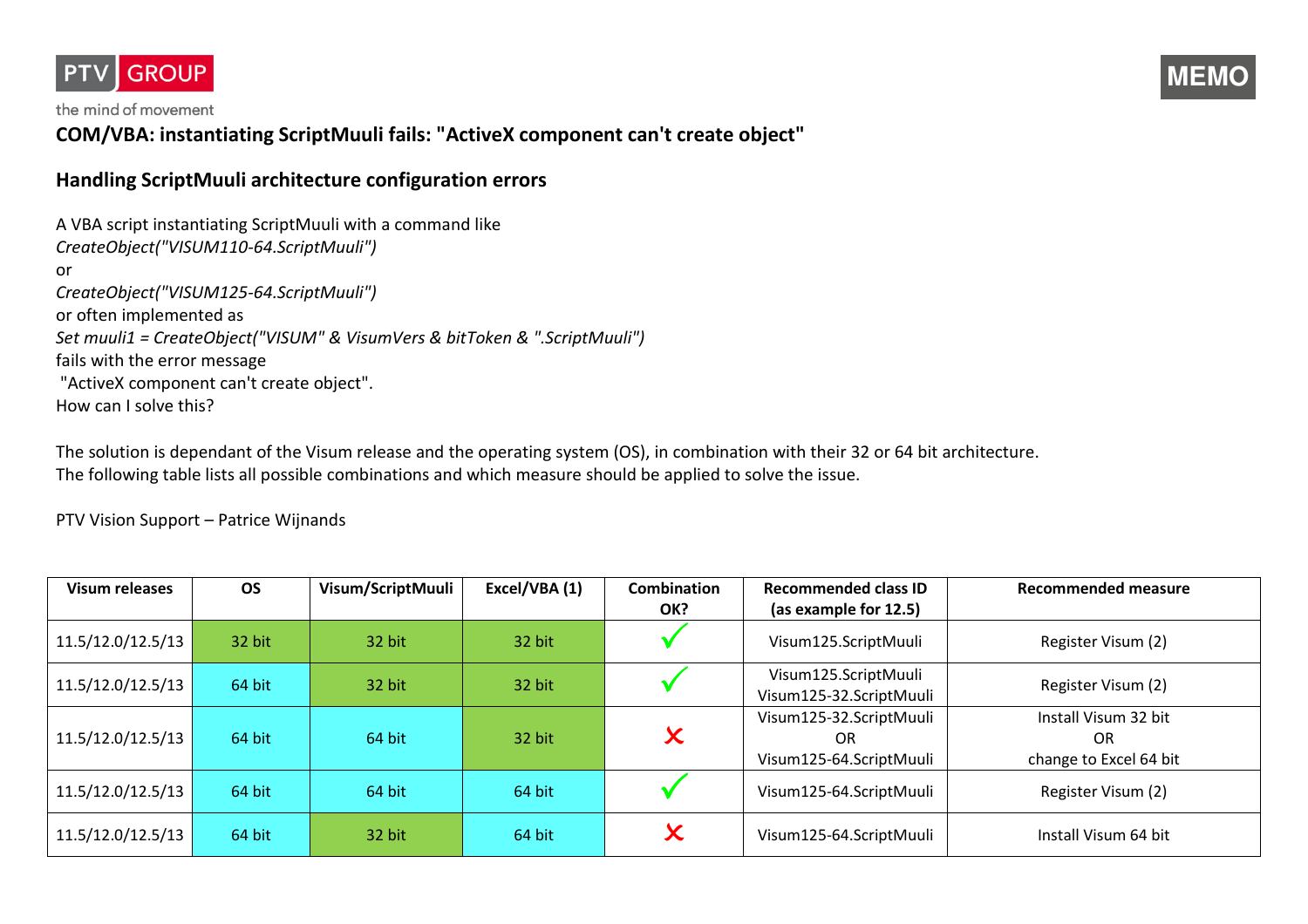

the mind of movement



| 11.5/12.0/12.5/13           | 32 bit | 64 bit            | 64 bit | $\boldsymbol{\mathsf{x}}$  |                             | 64 bit applications cannot be installed on<br>a 32 bit OS. |  |  |  |
|-----------------------------|--------|-------------------|--------|----------------------------|-----------------------------|------------------------------------------------------------|--|--|--|
|                             |        |                   |        | Analog for other releases: |                             |                                                            |  |  |  |
|                             |        |                   |        |                            | <b>Recommended class ID</b> |                                                            |  |  |  |
| 13                          | 64 bit | 64 bit            | 64 bit | $\checkmark$               | Visum130-64.ScriptMuuli     | Register Visum (2)                                         |  |  |  |
| 12.5                        | 64 bit | 64 bit            | 64 bit | $\checkmark$               | Visum125-64.ScriptMuuli     | Register Visum (2)                                         |  |  |  |
| 12.0                        | 64 bit | 64 bit            | 64 bit | $\checkmark$               | Visum120-64.ScriptMuuli     | Register Visum (2)                                         |  |  |  |
| 11.5                        | 64 bit | 64 bit            | 64 bit | $\checkmark$               | Visum115-64.ScriptMuuli     | Register Visum (2)                                         |  |  |  |
| 11.0(4)                     | 64 bit | 64 bit            | 64 bit | $\checkmark$               | Visum110-64.ScriptMuuli     | Register Visum (2, 3)                                      |  |  |  |
| 10(5)                       | 64 bit | 64 bit            | 64 bit |                            | Visum100-64.ScriptMuuli     | Register Visum (2, 3)                                      |  |  |  |
| Deprecated/not recommended: |        |                   |        |                            |                             |                                                            |  |  |  |
|                             |        | Visem/ScriptMuuli |        |                            | <b>Class ID</b>             |                                                            |  |  |  |
| 10/11                       | 32 bit | 32 bit            | 32 bit | $\checkmark$               | Vision.ScriptMuuli          | Register ScriptMuuli manually                              |  |  |  |
| 10/11                       | 64 bit | 32 bit            |        | $\boldsymbol{\chi}$        | Vision.ScriptMuuli          | Do not use Visem/ScriptMuuli<br>on 64 bit platforms!       |  |  |  |